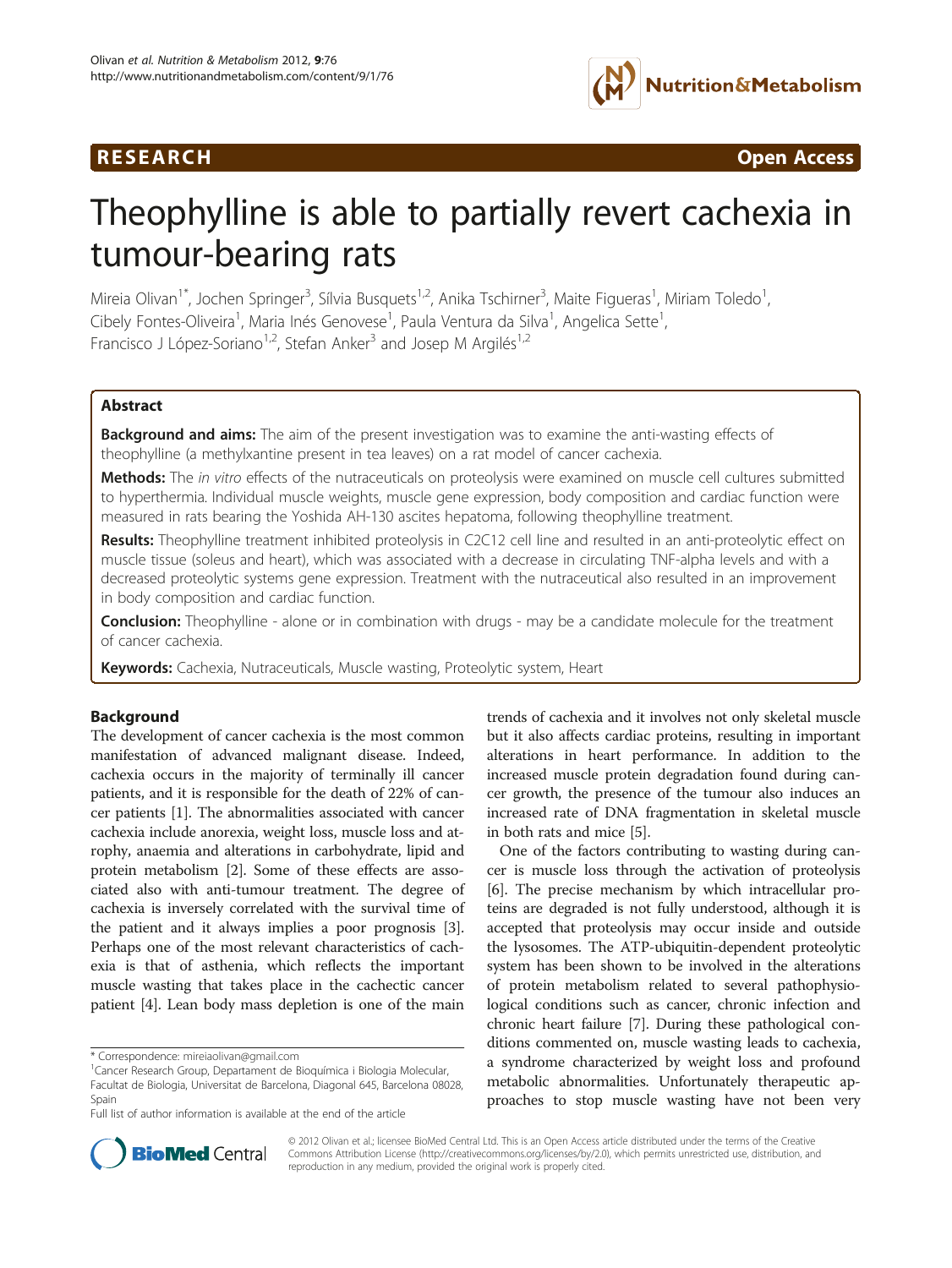satisfactory, partly because of the toxicity of inhibitors of the ubiquitin-dependent proteolytic system.

Theophylline (1,3-dimethylxanthine) is an alkaloid that belongs to the same family as caffeine and theobromine [[8\]](#page-6-0). It is present in tealeaves and chocolate and its main effects seem related with relaxation of bronchial muscles together with peripheral blood vessel dilatation [[9](#page-6-0)]. It is for this reason that the alkaloid has been used in the treatment of asthma and patients with chronic obstructive pulmonary disease (COPD) [\[10,11](#page-6-0)]. In addition, theophylline decreases circulating TNF-α and increases plasma IL-10, an anti-inflammatory cytokine [\[12\]](#page-6-0). Additionally, theophylline is able to increase both the expression and the amount of the gene PPAR-γ, therefore suggesting an additional anti-inflammatory potential [[13](#page-6-0)].

Taking into consideration its anti-inflammatory properties, theophylline could be a good candidate for the treatment of muscle wasting. Bearing this in mind, we have investigated the effects of theophylline treatment both *in vitro*, in an hyperthermia model which we previously reported as a suitable model for studying the antiproteolytic potential of drugs used in the treatment of muscle wasting [\[14\]](#page-6-0), and in vivo, in rats bearing the Yoshida AH-130 ascites hepatoma, a tumour which induces a high degree of muscle wasting associated with cachexia.

# Methods

# Cell culture

C2C12 mouse skeletal muscle cells were obtained from the American Type Culture Collection. Cells were passaged in high-glucose Dulbecco's modified Eagle's medium (DMEM) supplemented with 10% fetal bovine serum (FBS), 100 U/mL penicillin, 100 μg/mL streptomycin, 25 ng/ml fungizone, 110 μg/mL sodium pyruvate, and 2 mM L-glutamine, in a humidified atmosphere of 5%  $CO<sub>2</sub>$  and 95% air at 37°C. For experimental analyses, cells were seeded at  $3.7 \times 10^4$  cells/cm<sup>2</sup> in 10% FBS/ DMEM until they reached 90–100% confluence 24 h later. At this time, the medium was replaced by DMEM containing 10% horse serum (HS) for induction of differentiation for genetically modified cells. Abundant myotube formation, monitored microscopically, occurred after 4 days in 10% horse serum HS/DMEM. Such fused myotube cultures were utilized for experimental analysis 5 days after transferring the cells to 10% HS/DMEM.

# Hyperthermia model and measurement of protein degradation

C2C12 myotubes were pre-labelled with  $L-[2,6^{-3}]$  H] phenylalanine (Amersham, Bucks, UK) as described [[15](#page-6-0)] for a 24 h period, after which they were washed extensively in PBS, and incubated in fresh DMEM for a 2 h period at 37°C, until no more radioactivity appeared in

the medium. Protein degradation was measured by the release of  $[2,6^{-3}]$ H phenylalanine into the medium (DMEM-supplemented with 1% glutamine, 1% penicillinstreptomycin-fungizone and 10%HS) after 6 h incubation at 37 or 41°C according to Gulve *et al* [[16](#page-6-0)]. After the incubation, the cells were rinsed twice in PBS. Cultures were incubated with or without different concentrations of theophylline (0.01 and 0.1 mM) [\[17,18\]](#page-6-0). The hyperthermia method to induce protein degradation has been previously described by Smith et al. [\[19](#page-6-0)].

#### Animals

Male Wistar rats (Harlan, Barcelona, Spain) of 5 weeks (initial body weight =  $154$  g) of age were used in the different experiments. The animals were maintained at  $22 \pm 2^{\circ}C$ with a regular light–dark cycle (light on from 08:00 a.m. to 08:00 p.m.) and had free access to food and water. The food intake was measured daily. All animal manipulations were made in accordance with the European Community guidelines for the use of laboratory animals. Ethical approval was obtained from both the University of Barcelona and the Generalitat de Catalunya Ethics Comittees.

#### Tumour inoculation and treatment

Rats were divided into 2 groups namely control and tumour hosts. The tumour rats received an intraperitoneal inoculum of  $10^8$  AH-130 Yoshida ascites hepatoma cells obtained from tumours that were in exponential phase of growth as previously described by our group [\[6,20\]](#page-6-0). The tumour group was divided into treated and untreated, the former being administered a daily intragastric (i.g.) dose of theophylline (50 mg/kg body weight (bw), dissolved in corn oil) [[9\]](#page-6-0) and the latter a corresponding volume of solvent (corn oil). On day 7 after tumour transplantation, the animals, showing a high degree of cachexia accompanied by a marked weight loss [\[21\]](#page-6-0), were weighed and anaesthetized with an i.p. injection of ketamine/xylazine mixture (3:1) (Imalgene<sup>®</sup> and Rompun<sup>®</sup> respectively). The tumour was harvested from the peritoneal cavity and its volume and number of cells evaluated. Tissues were rapidly excised, weighted, and frozen in liquid nitrogen.

#### Body composition analysis

A nuclear magnetic resonance spectroscopy device (EchoMRI-700™, Echo Medical Systems, Houston, TX) was used to assess body composition with a sensitivity of 2 g. Fat, muscle, and tissue-free body fluids generate different signals in response to various radio frequency pulses at distinct static magnetic fields [\[22\]](#page-6-0). A series of radio pulses at 2 MHz induce changes in magnetic polarization of hydrogen nuclei. These changes decay, or "relax", with different relaxation times in different substances ([www.echomri.com](http://www.echomri.com)). The analyser is sensitive to NMR relaxation times in a range containing those of fat,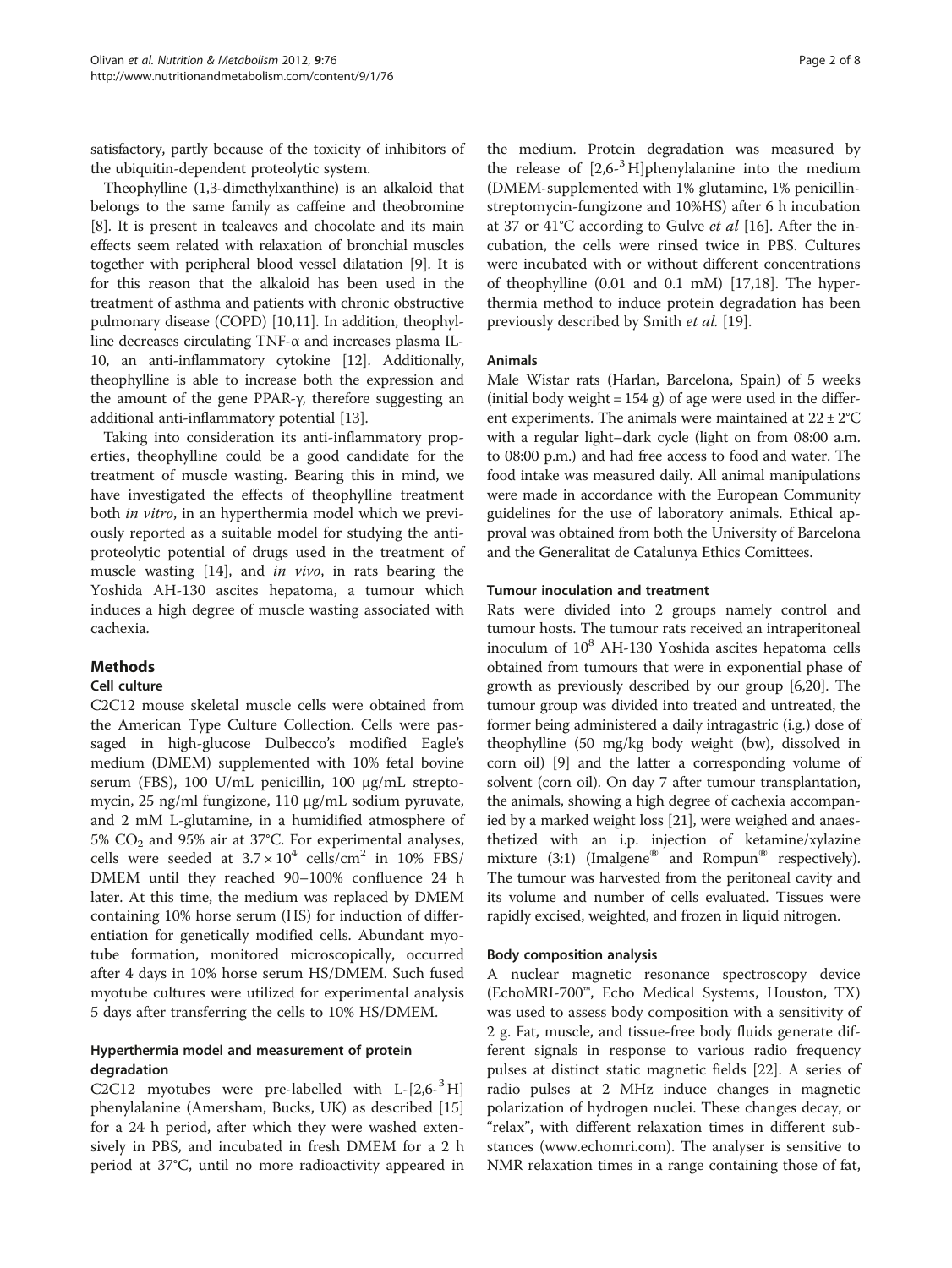lean, and saline, and so it detects and differentiates their amounts. In this study, body composition was analysed one day before starting the treatment and one day before sacrifice (7 days), and the results are expressed as the difference between both measurements [[23](#page-6-0)].

### Echocardiographic study

Rats were anesthetized using 1.5% isoflurane and laid in supine position on a platform with all legs taped to ECG electrodes for heart rate monitoring. Body temperature was monitored and maintained at 36–38°C using a heating pad. All hair was removed from the chest. A high resolution echocardiography system (Vevo 770; Visual-Sonics Inc, Toronto, Canada) was used. The following parameters were assessed using M-mode and: the thickness of intraventricular septum (IVS), Left ventricle diameter (LVD), posterior wall thickness (PWT). The LV end-diastolic volume (LV Vol dia) and end-systolic volume (LV Vol sys) were traced and calculated in B-mode to account for altered ventricular geometry [\[23](#page-6-0)]. In this study, echocardiography was performed one day before starting the treatment (results not shown) and one day before sacrifice (7 days).

#### RNA isolation

Total RNA from heart and soleus muscle was extracted by TriPureTM kit (Roche, Barcelona, Spain), a commercial modification of the acid guanidinium isothiocyanate/ phenol/ chloroform method [[24](#page-6-0)].

#### Real-time PCR (polymerase chain reaction)

First-strand cDNA was synthesized from total RNA with oligo dT15 primers and random primers pdN6 by using a cDNA synthesis kit (Transcriptor Reverse Transcriptase, Roche, Barcelona, Spain). Analysis of mRNA levels for the genes from the different proteolytic systems was performed with primers designed to detect the following gene products: ubiquitin (Forward 5' GATCCAGGA CAAGGAGGGC 3', Reverse 5' CATCTTCCAGCTGCT TGCCT3<sup>'</sup>); E2 (Forward 5' AGGCGAAGATGGCGGT 3'; Reverse 5' TCATGCCTGTCCACCTTGTA 3'); C2 (Forward 5' GTTTCCATTGGGATTGTTGG 3'; Reverse 5' TGTTCCATTGGTTCATCAGC 3'); C8 proteasome subunit (Forward 5' CAACCATGACAACCTTCGTG 3'; Reverse 5' GCCTCAAGC CTTCTCTT TG 3'); MuRF-1 (Forward 5' ATCACTCAGGAGCAGGAGGA 3'; Reverse 5' CTT GGCACTCAAGAGGAAGG 3'); Atrogin-1 (Forward 5' GTTTCCATTGGGATTGTTGG 3'; Reverse 5′ TGTTCCATTGGTTCATCAGC 3′); m-calpain (Forward 5' TTGAGCTGCAGACCATC 3'; Reverse 5' GCAGC TTGAAACCTGCTTCT 3') and cathepsin B (Forward 5' CTGCTGAGGACCTGCTTAC 3'; Reverse 5' CACAGGGAGGG ATGGTGTA 3'); 18 S (Forward 5' CGCAGAATTCCCACTCCCGACCC 3'; Reverse 5'C

CCAAGCTCCAACTA CGAG C 3'). To avoid the detection of possible contamination by genomic DNA, primers were designed in different exons. The real-time PCR was performed using a commercial kit (LightCycler TM FastStart DNA MasterPLUS SYBR Green I, Roche, Barcelona, Spain). The relative amount of all mRNA was calculated using comparative CT method. 18 S mRNA was used as the invariant control for all studies.

#### Statistical analysis

Statistical analysis of the data was performed by means of one-way and two-way analysis of variance (ANOVA) (post-test Duncan).

#### Results and discussion

In order to test the proteolytic modulatory capacity of theophylline (a nutraceutical present in tea), we chose the model of hyperthermia [\[19\]](#page-6-0). Indeed, C2C12 cells exposed to 41°C for 6 hours demonstrated a significant increase in proteolytic rate, and theophylline was able to significantly reduce the proteolysis during hyperthermia (0.01 mM 9% and 0.1 mM 10%) (Figure 1).

Bearing in mind the results obtained in vitro, the next aim of the present investigation was to see if this alkaloid was also able to influence muscle proteolysis in vivo. We investigated the effects of theophylline treatment in rats bearing the Yoshida AH-130 ascites hepatoma. We have previously shown that the cachectic syndrome is invariably associated with weight loss with skeletal muscle waste in different experimental cancer models [[20,25\]](#page-6-0) also observed in the present study (Figures [2](#page-3-0) and [3\)](#page-3-0). Theophylline treatment did not influence food intake in the tumour bearing animals, neither did it influence tumour growth (Figure [2\)](#page-3-0). These results are in contrast

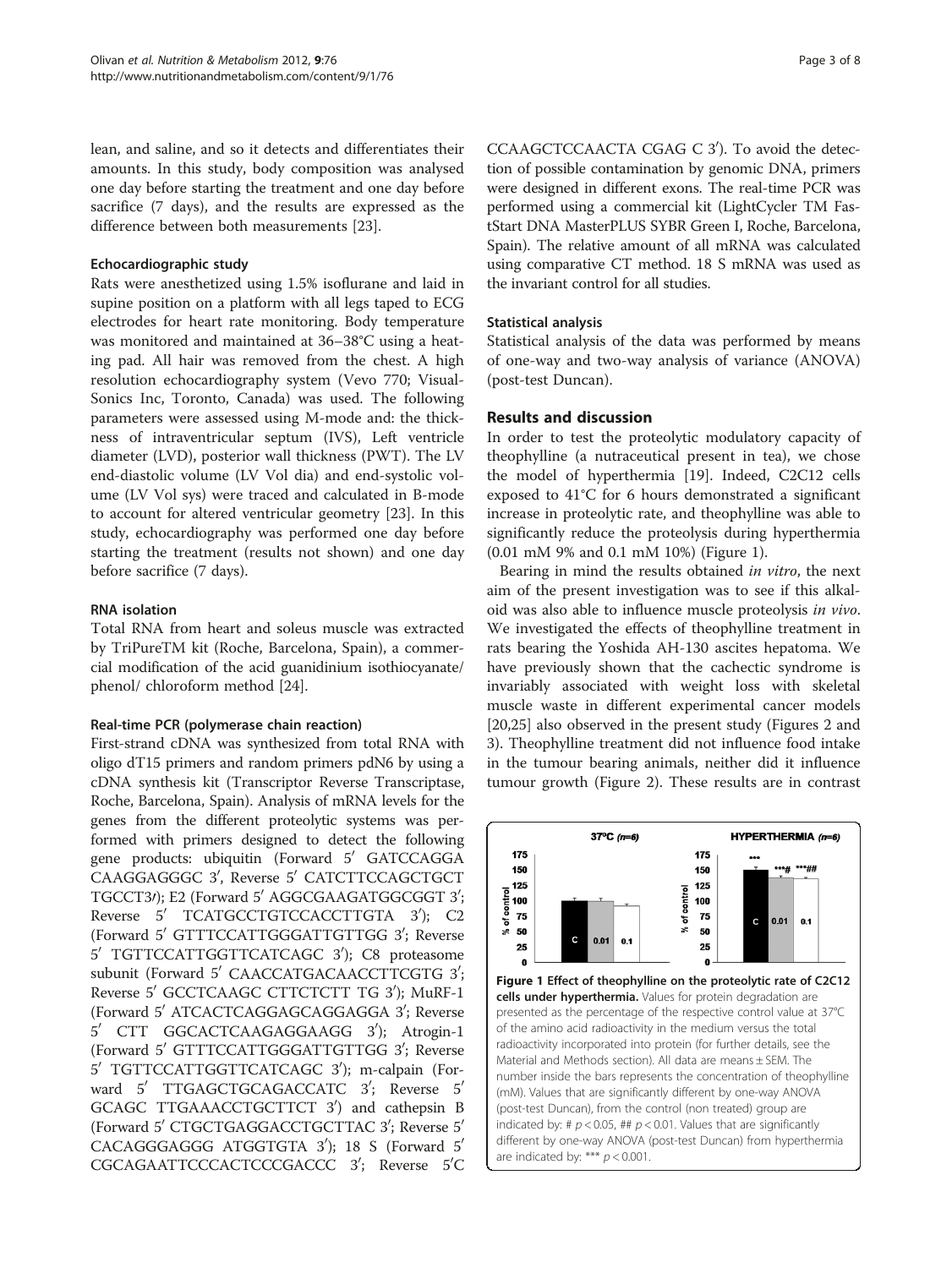<span id="page-3-0"></span>

Figure 2 Effect of theophylline (50 mg/kg bw) on body weight change, food intake and tumour content in rats bearing the Yoshida AH-130 ascites hepatoma. Results are mean ± SEM. Body weight change is expressed as the difference between final body weight and initial body weight (IBW). Food intake is expressed in g/100 g IBW and refers to the food ingested during the period of the experiment prior to sacrifice, which took place 7 days after tumour inoculation. Tumour cell content is expressed in millions of cells.  $C = non-tumour-bearing rats, T = tumour-bearing rats,$ T + TPH = tumour-bearing rats treated with theophylline. Values that are significantly different by two-way analysis of variance (ANOVA) are indicated by:  $\# \# p < 0.001$  (tumour effect).

with previous studies demonstrating that theophylline induces apoptosis and growth inhibition in tumour cells in vitro [[26](#page-6-0)]; also, in vivo treatment with theophylline of mice implanted with melanoma cells results in a marked decrease in hepatic and pulmonary metastases [[27\]](#page-6-0).

From the results depicted in Figure 2 it can be seen that, in spite of the fact that theophylline treatment resulted in a tendency for higher body weight, the difference did not reach statistical significance. However, the treatment with this alkaloid resulted in a significant increase in the weight of soleus (10%) and cardiac muscles (11.5%), both of them with red and aerobic fibres (Figure 3). Conversely, no effects of treatment were observed with other muscles (non significant differences: gastrocnemius T =  $572 \pm 13$  (5) vs T + TPH =  $580 \pm 12$  (6); EDL  $T = 44 \pm 1$  (5) vs  $T + TPH = 43.7 \pm 1$  (6); tibialis  $T = 184 \pm 6$  (5) vs  $T + TPH = 185 \pm 6$  (6)). These results are in agreement with the body composition of the animals. Indeed, as shown in Table [1](#page-4-0), a significant decrease of fat and lean mass was observed due to the tumour growth. The treatment with theophylline resulted in a tendency for higher lean body mass, although the difference did not reach statistical significance. Interestingly, however, the animals treated with theophylline lost significantly less fat mass (Table [1\)](#page-4-0). This observation is very

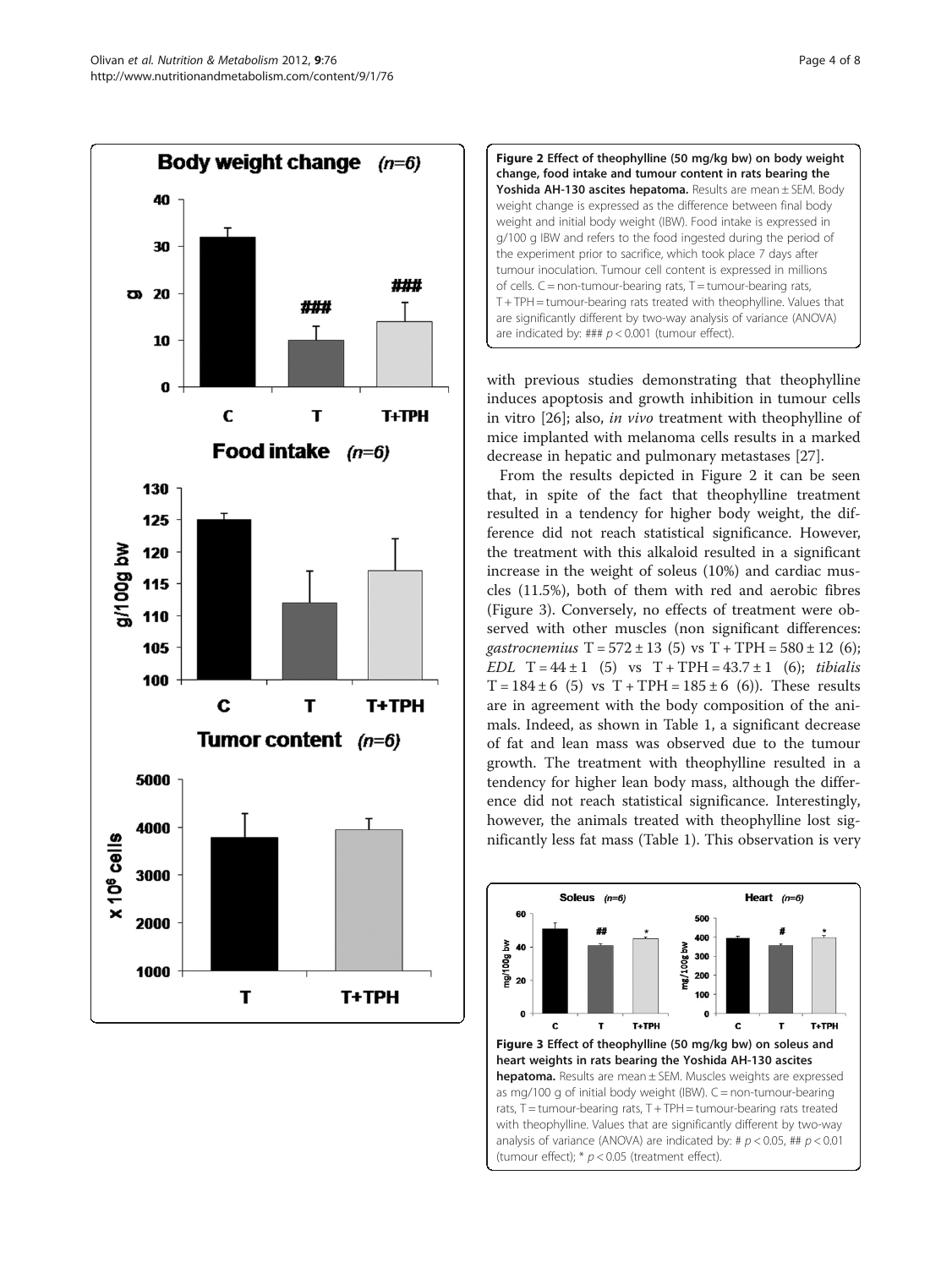<span id="page-4-0"></span>Table 1 Effects of theophylline (50 mg/kg bw) on body composition in rats bearing the Yoshida AH-130 ascites hepatoma

|                    | Experimental group           |                                              |                               |              |       |  |
|--------------------|------------------------------|----------------------------------------------|-------------------------------|--------------|-------|--|
|                    | $(n = 6)$                    | $(n = 10)$                                   | $T+TPH$<br>$(n=7)$            | <b>ANOVA</b> |       |  |
|                    |                              |                                              |                               |              | в     |  |
| Fat mass (q)       | $3.2 + 1.1$                  |                                              | $-4.3 \pm 0.5$ $-2.3 \pm 0.7$ | 0.000        | 0.045 |  |
| Lean body mass (g) | $23.5 \pm 1.5$ $1.7 \pm 1.7$ |                                              | $7 \pm 3$                     | 0.000        | ns    |  |
| Fluids (q)         |                              | $0.03 \pm 0.2$ $-0.7 \pm 0.2$ $0.04 \pm 0.3$ |                               | 0.034        | 0.025 |  |

Results are expressed as the difference between day 0 (tumour inoculation) and day 7; mean  $\pm$  SEM. C = non-tumour-bearing rats, T = tumour-bearing rats, T + TPH = tumour-bearing rats treated with theophylline. Statistical significance of the results by two-way analysis of variance (ANOVA); ns: non-significant differences. A (tumour effect); B (treatment effect).

surprising since theophylline has been demonstrated to be a lipolytic agent both in experimental animals [[28](#page-6-0)] and humans [[29\]](#page-6-0), its mechanism of action being based on the inhibition of cAMP phosphodiesterase (PDE) [[30\]](#page-6-0). These data suggest that an abnormal regulation of adipose tissue metabolism associated with tumour burden exists. The inhibition of PDE could be the mechanism underlying the effects of theophylline on muscle tissue, in this case on an aerobic muscle, this idea has been already suggested by others while studying muscle protein catabolism in septic rats [\[31](#page-6-0)].

Muscle catabolism associated with cancer is influenced by an activation of the ubiquitin-dependent proteolytic system [\[6](#page-6-0)]. Bearing this in mind, we decided to investigate the effects of theophylline on the gene expression of the different proteolytic systems. The results, presented in Table 2, show an increased expression of some genes involved in the ATP-ubiquitin-dependent proteolytic pathway in heart (ubiquitin, C2, C8, E2, MuRF-1 and Atrogin-1) and soleus muscle (ubiquitin, E2, Atrogin-1 and MuRF-1) of tumor-bearing animals in relation with the corresponding control animals. Tumourbearing theophylline-treated animals showed a decrease in the expression of ubiquitin (42%) and MuRF-1 (53%), an ubiquitin-dependent ligase that is muscle-specific, in soleus muscle. Theophylline caused a significant decrease in ubiquitin (41%), proteasome subunits C2 (37%), C8 (38%) and E2 (49%) in heart. A tendency to reduce MuRF-1 mRNA content was also observed with theophylline treatment, although the differences did not reach statistical significance.

Concerning other proteolytic systems, tumor burden also resulted in an increase in the expression of the calcium-dependent system  $m$ - calpain and in the lysosomal *cathepsin* B in heart (Table 2). This proteolytic mechanism has also been shown to play a role in cancer cachexia [[32\]](#page-6-0). Theophylline, in the heart, caused a significant decrease in m-calpain (45%) mRNA, a component the calcium-dependent proteolytic system.

As previously stated, theophylline is able to have antiinflammatory effects [\[13](#page-6-0)]. Therefore, we examined the effects of the alkaloid on plasma cytokine levels. The results, depicted in Figure [4,](#page-5-0) show that the treatment significantly decreases TNF-α, (significantly increased due to the presence of the tumour when compared with

|                              |                         |                | <b>SOLEUS</b>          |              |       |                         |              | <b>HEART</b>           |              |       |       |
|------------------------------|-------------------------|----------------|------------------------|--------------|-------|-------------------------|--------------|------------------------|--------------|-------|-------|
| <b>Treatment</b>             | $\mathsf{C}$<br>$(n=5)$ | т<br>$(n = 5)$ | $T + TPH$<br>$(n = 6)$ | <b>ANOVA</b> |       | $\mathsf{C}$<br>$(n=5)$ | т<br>$(n=5)$ | $T + TPH$<br>$(n = 6)$ | <b>ANOVA</b> |       |       |
|                              |                         |                |                        |              | A     | В                       |              |                        |              | A     | В     |
| PROTEOLYTIC SYSTEM           |                         |                |                        |              |       |                         |              |                        |              |       |       |
| Ubiquitin-dependent          |                         |                |                        |              |       |                         |              |                        |              |       |       |
| Ubiquitin                    |                         | $100 \pm 6$    | $204 \pm 15$           | $118 \pm 18$ | 0,000 | 0,001                   | $100 \pm 5$  | $302 \pm 51$           | $177 \pm 32$ | 0,001 | 0,019 |
| Proteasome<br>C <sub>2</sub> | subunit                 | $100 \pm 13$   | $168 \pm 10$           | $160 \pm 40$ | ns    | ns                      | $100 \pm 3$  | $303 \pm 47$           | $191 \pm 23$ | 0,000 | 0,010 |
| Proteasome<br>C8             | subunit                 | $100 \pm 5$    | $111 \pm 8$            | $97 \pm 25$  | ns    | ns                      | $100 \pm 3$  | $262 \pm 26$           | $164 \pm 22$ | 0,000 | 0,005 |
| E <sub>2</sub>               |                         | $100 \pm 5$    | $527 \pm 129$          | $288 \pm 80$ | 0,004 | 0,063                   | $100 \pm 5$  | $224 \pm 55$           | $114 \pm 19$ | 0,013 | 0,025 |
| MuRF-1                       |                         | $100 \pm 3$    | $171 \pm 19$           | $80 \pm 26$  | 0,025 | 0,007                   | $100 \pm 3$  | $309 \pm 92$           | $177 \pm 38$ | 0,015 | ns    |
| Atrogin-1                    |                         | $100 \pm 8$    | $392 \pm 22$           | $362 \pm 71$ | 0,002 | ns                      | $100 \pm 3$  | $161 \pm 21$           | $152 \pm 21$ | 0,039 | ns    |
| Calcium-dependent            |                         |                |                        |              |       |                         |              |                        |              |       |       |
| m-calpain                    |                         | $100 \pm 4$    | $117 \pm 23$           | $142 \pm 43$ | ns    | ns                      | $100 \pm 4$  | $307 \pm 58$           | $170 \pm 18$ | 0,001 | 0,009 |
| Lysosomal                    |                         |                |                        |              |       |                         |              |                        |              |       |       |
| Cathepsin-B                  |                         | $100 \pm 4$    | $111 \pm 8$            | $151 \pm 34$ | ns    | ns                      | $100 \pm 2$  | $194 \pm 40$           | $111 \pm 13$ | 0,010 | ns    |

Table 2 Effects of theophylline (50 mg/kg bw) on soleus muscle and heart mRNA content of the different proteolytic systems in rats bearing the Yoshida AH-130 ascites hepatoma

For further details, see the Material and Methods section. The results are expressed as a percentage of controls (T). All data are mean ± SEM. C = non-tumourbearing rats, T=tumour-bearing rats, T+TPH=tumour-bearing rats treated with theophylline. Statistical significance of the results by two-way analysis of variance (ANOVA) are indicated by: ns (non-significant differences), A (tumour effect), B (treatment effect).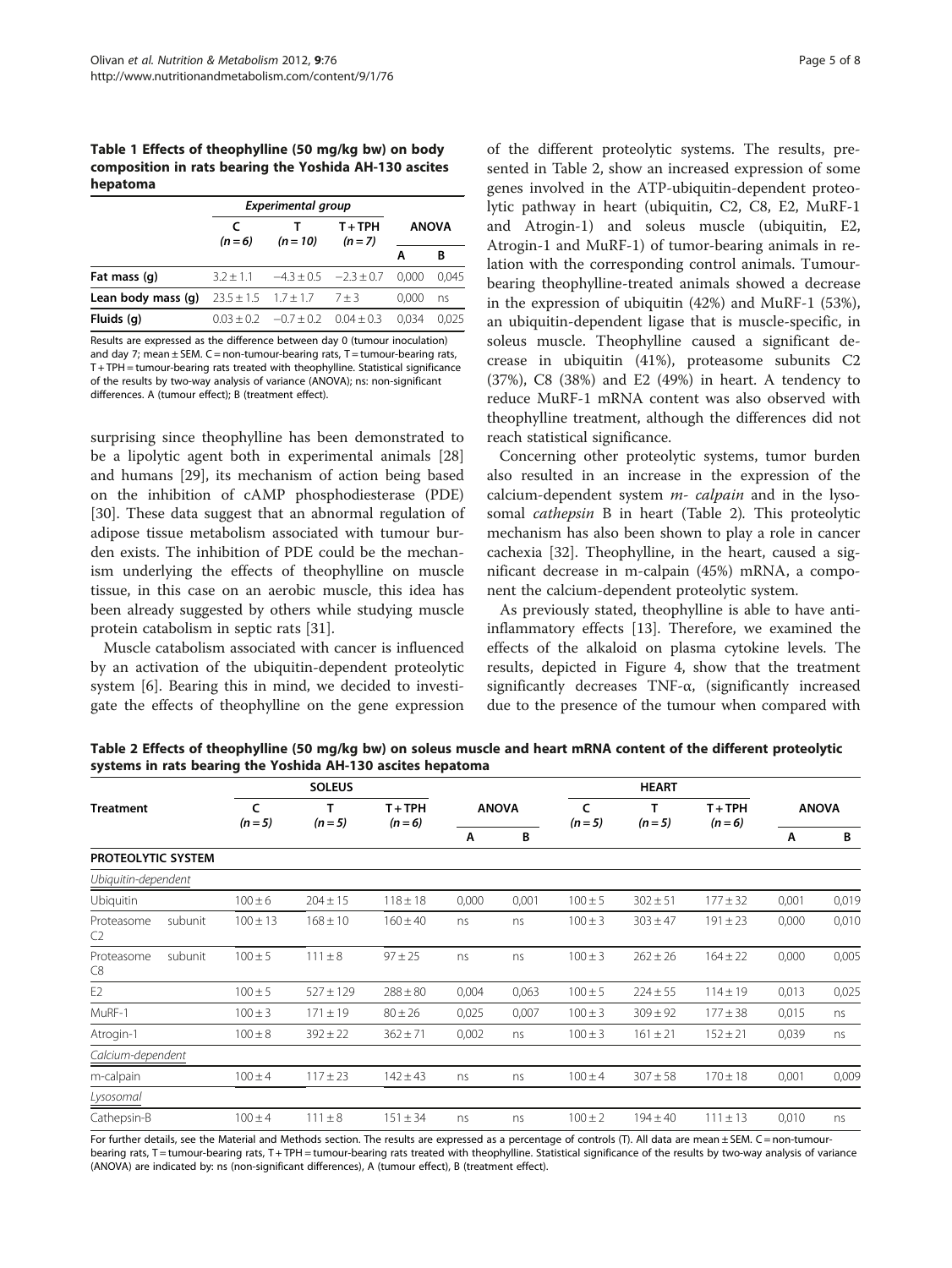<span id="page-5-0"></span>

control animals), while it had no effects on IL-10 (an anti-inflammatory cytokine). Since TNF-α has been shown to influence skeletal muscle proteolysis during cancer cachexia [\[33](#page-6-0)], one may speculate that the effects of theophylline on muscle weight and proteolysis could be accounted for the changes in this pro-cachectic cytokine [[4\]](#page-6-0).

Based on a clinical study with more than 4000 autopsy reports, Houten and Reilley [\[34](#page-6-0)] suggested that heart problems are responsible for at least 11% of cancer deaths. In fact, these data could be underestimated since a high percentage of deaths are actually attributed to infections, drug-induced toxicity and alterations in the osmotic balance, which are mainly due to heart problems. Therefore, more than 20% of the mortality is due to alterations in heart function. Indeed, McBride and collaborators [\[35](#page-6-0)] observed that more than 50% of multiple myeloma patients suffered cardiac failure during the neoplastic process. Data from our own laboratory also indicate that tumours implanted in experimental animals resulted in a decrease of the heart weight [\[20](#page-6-0)]. Drott and Lundholm [[36\]](#page-6-0) observed an increase in oxygen consumption associated with the heart in an experimental model of cancer. Important ultrastructural changes characterized by an increase in the ratio of myofibrilles/mitochondria and sarcomeric alterations in a similar way as observed during cardiac failure were also reported. Taking this into consideration, and also the observed effects of theophylline on cardiac mass, we decided to investigate heart parameters in the experimental rat model used in our study. The results presented in Table 3 show that implantation of the tumour resulted in a posterior wall thickness (PWT) size decrease. This was associated with a decreased left ventricle mass (LV). Interestingly, treatment with theophylline increases these parameters, normalizing their values (Table 3).

| Table 3 Effects of theophylline (50 mg/kg bw) on heart |
|--------------------------------------------------------|
| parameters in rats bearing the Yoshida AH-130 ascites  |
| hepatoma                                               |

|                                            | <b>Experimental group</b> |                |                        |              |       |  |
|--------------------------------------------|---------------------------|----------------|------------------------|--------------|-------|--|
|                                            | c<br>$(n=5)$              | т<br>$(n = 8)$ | $T + TPH$<br>$(n = 9)$ | <b>ANOVA</b> |       |  |
|                                            |                           |                |                        | Α            | В     |  |
| LV ejection<br>fraction (%)                | $77 + 2$                  | $73 \pm 2$     | $72 \pm 3$             | ns           | ns    |  |
| <b>Fractional</b><br>shortening<br>$(\% )$ | $26 + 6$                  | $23 \pm 1$     | $20 \pm 3$             | ns           | ns    |  |
| LVD dia (mm)                               | $12 \pm 0.1$              | $2 \pm 0.3$    | $11 \pm 0.2$           | ns           | ns    |  |
| LVD sys (mm)                               | $9 + 0.7$                 | $9 + 0.2$      | $10 + 0.4$             | ns           | ns    |  |
| PWT dia (mm)                               | $2.6 \pm 0.1$             | $2.4 \pm 0.1$  | $3 + 0.1$              | ns           | 0,012 |  |
| PWT sys (mm)                               | $4 \pm 0.2$               | $3.2 \pm 0.2$  | $3.3 + 0.2$            | 0.05         | ns    |  |
| LV Vol dia (µl)                            | $217 \pm 22$              | $220 + 14$     | $190 \pm 17$           | ns           | ns    |  |
| LV Vol sys (µl)                            | $50 \pm 8$                | $55 \pm 4$     | $48 + 7$               | ns           | ns    |  |
| $LVSV$ ( $\mu$ I)                          | $167 \pm 15$              | $159 \pm 10$   | $139 + 14$             | ns           | ns    |  |
| LVmass (mg)                                | $313 \pm 6$               | $274 + 10$     | $322 \pm 14$           | 0,032        | 0,005 |  |

Echocardiographic data of non-tumour bearing rats (C), tumour bearing rats (T) and tumour bearing rats treated with theophylline (T + TPH). Results are mean ± SEM. LV ejection fraction: (LV vol dia-LV vol sys)/LV vol dia; fractional shortening: (LVD dia-LVD sys)/LVD sys; Left ventricle diameter in diastole: LVD dia; Left ventricle diameter in systole: LVD sys; posterior wall thickness in diastole: PWT dia; posterior wall thickness in systole: PWT sys; left ventricle volume in diastole: LV Vol dia; left ventricle volume in systole: LV Vol sys; left ventricle stroke volume: LVSV (LV Vol dia- LV Vol sys); left ventricle mass: LV mass (expressed as mg/100 g of initial body weight). Statistical significance of the results by two-way analysis of variance (ANOVA); ns: non-significant differences. A (tumour effect); B (treatment effect).

#### Conclusions

From the results presented here, a potential role of theophylline in the treatment of the muscle wasting associated with cancer – particularly cardiac muscle – is postulated. Unfortunately, there is not a perfect therapeutic strategy for the treatment of muscle wasting associated with cancer. Although a plethora of treatments have been proposed, the use of a single drug does not seem to be an ideal approach [\[37](#page-7-0)]. It has become increasingly clear that a multifactorial approach is probably the most suitable treatment. Indeed, combinations of different nutraceuticals with high protein nutrition have been highly successful [\[38\]](#page-7-0). Theophylline could perhaps be used in combination with other nutraceuticals, nutrition or drugs in a new approach for the treatment of muscle wasting. Further work is therefore needed to evaluate the anti-wasting effects of theophylline in combination with other treatments.

#### Competing interests

All authors of this research have not conflict of interest related with employment, consultancies, stock ownership, honoraria, paid expert testimony, patent applications/ registrations, and grants or other funding.

#### Authors' contributions

Each author has participated sufficiently, intellectually or practically, in the work to take public responsibility for the content of the article, including the conception, design, and conduct of the experiment and for data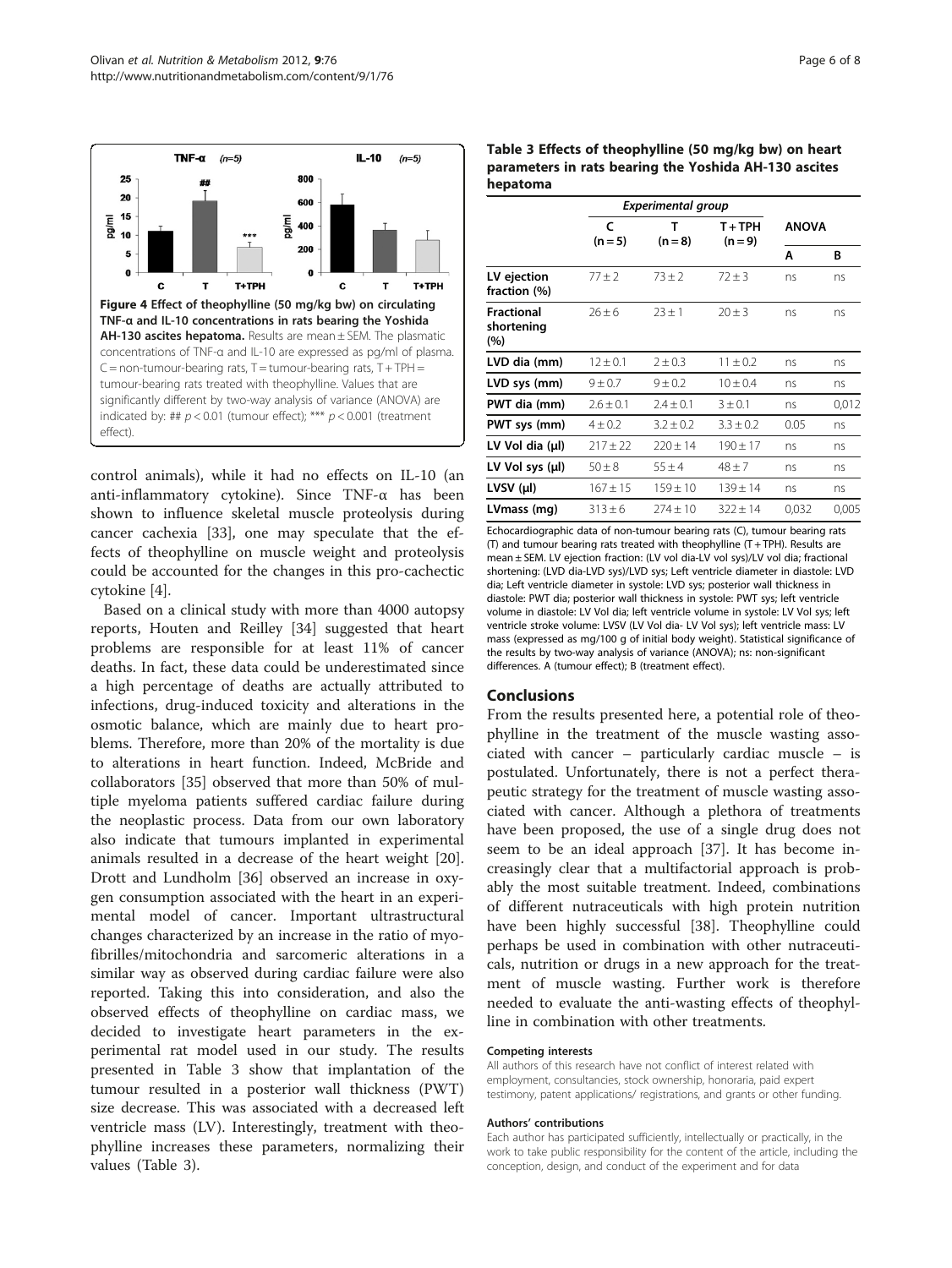<span id="page-6-0"></span>interpretation (authorship). MO carried out the studies, sample analysis, and data analyses, performed the statistical analysis and helped to draft the manuscript. SB participated in the design and coordination of the study, carried out the studies, and helped to draft the manuscript. JS and MF participated in the design of the study and carried out the studies. AH, MT, CFO, MIG, PV and AS helped to carry out the studies. FJL-S, SA and JMA conceived the study, participated in the design, coordination of the study, drafted the manuscript and revised it critically. All authors have read and approved the final manuscript.

#### Acknowledgements

This work was supported by grant from the Ministerio de Ciencia y Tecnología (SAF-02284-2008).

#### Author details

<sup>1</sup> Cancer Research Group, Departament de Bioquímica i Biologia Molecular, Facultat de Biologia, Universitat de Barcelona, Diagonal 645, Barcelona 08028, Spain. <sup>2</sup>Institut de Biomedicina de la Universitat de Barcelona, Barcelona, Spain. <sup>3</sup>Division of Applied Cachexia Research, Department of Cardiology, Charité Medical School, Berlin, Germany.

#### Received: 3 November 2011 Accepted: 30 April 2012 Published: 21 August 2012

#### References

- 1. Warren S: The immediate causes of death in cancer. Am J Med Sci 1932, 184:610–615.
- Argiles JM, Alvarez B, Lopez-Soriano FJ: The metabolic basis of cancer cachexia. Med Res Rev 1997, 17:477–498.
- 3. DeWys W: Management of cancer cachexia. Semin Oncol 1985, 12:452–460.
- 4. Argiles JM, Garcia-Martinez C, Llovera M, Lopez-Soriano FJ: The role of cytokines in muscle wasting: its relation with cancer cachexia. Med Res Rev 1992, 12:637–652.
- van Royen M, Carbo N, Busquets S, Alvarez B, Quinn LS, Lopez-Soriano FJ, Argiles JM: DNA fragmentation occurs in skeletal muscle during tumor growth: A link with cancer cachexia? Biochem Biophys Res Commun 2000, 270:533–537.
- 6. Llovera M, Garcia-Martinez C, Agell N, Marzabal M, Lopez-Soriano FJ, Argiles JM: Ubiquitin gene expression is increased in skeletal muscle of tumourbearing rats. FEBS Lett 1994, 338:311–318.
- 7. Argiles JM, Lopez-Soriano FJ: The ubiquitin-dependent proteolytic pathway in skeletal muscle: its role in pathological states. Trends Pharmacol Sci 1996, 17:223–226.
- 8. Friedman M: Overview of antibacterial, antitoxin, antiviral, and antifungal activities of tea flavonoids and teas. Mol Nutr Food Res 2007, 51:116–134.
- Nyska A, Herbert RA, Chan PC, Haseman JK, Hailey JR: Theophyllineinduced mesenteric periarteritis in F344/N rats. Arch Toxicol 1998, 72:731–737.
- 10. Culpitt SV, de Matos C, Russell RE, Donnelly LE, Rogers DF, Barnes PJ: Effect of theophylline on induced sputum inflammatory indices and neutrophil chemotaxis in chronic obstructive pulmonary disease. Am J Respir Crit Care Med 2002, 165:1371–1376.
- 11. Zhou Y, Wang X, Zeng X, Qiu R, Xie J, Liu S, Zheng J, Zhong N, Ran P: Positive benefits of theophylline in a randomized, double-blind, parallelgroup, placebo-controlled study of low-dose, slow-release theophylline in the treatment of COPD for 1 year. Respirology 2006, 11:603–610.
- 12. Mascali JJ, Cvietusa P, Negri J, Borish L: Anti-inflammatory effects of theophylline: modulation of cytokine production. Ann Allergy Asthma Immunol 1996, 77:34–38.
- 13. Usami A, Ueki S, Ito W, Kobayashi Y, Chiba T, Mahemuti G, Oyamada H, Kamada Y, Fujita M, Kato H, Saito N, Kayaba H, Chihara J: Theophylline and dexamethasone induce peroxisome proliferator-activated receptorgamma expression in human eosinophils. Pharmacology 2006, 77:33–37.
- 14. Ametller E, Busquets S, Fuster G, Figueras MT, De Oliveira CC, Toledo M, Korzeniewska K, Argiles JM, Lopez-Soriano FJ: Effects of formoterol on protein metabolism in myotubes during hyperthermia. Muscle Nerve 2011, 43:268–273.
- 15. Alvarez B, Quinn LS, Busquets S, Lopez-Soriano FJ, Argiles JM: Direct effects of tumor necrosis factor alpha (TNF-alpha) on murine skeletal muscle

cell lines. Bimodal effects on protein metabolism. Eur Cytokine Netw 2001, 12:399–410.

- 16. Gulve EA, Mabuchi K, Dice JF: Regulation of myosin and overall protein degradation in mouse C2 skeletal myotubes. J Cell Physiol 1991, 147:37–45.
- 17. Moonen HJ, Geraets L, Vaarhorst A, Bast A, Wouters EF, Hageman GJ: Theophylline prevents NAD + depletion via PARP-1 inhibition in human pulmonary epithelial cells. Biochem Biophys Res Commun 2005, 338:1805–1810.
- 18. Barnes PJ: Theophylline in chronic obstructive pulmonary disease: new horizons. Proc Am Thorac Soc 2005, 2:334–339. discussion 340–331.
- 19. Smith HJ, Khal J, Tisdale MJ: Downregulation of ubiquitin-dependent protein degradation in murine myotubes during hyperthermia by eicosapentaenoic acid. Biochem Biophys Res Commun 2005, 332:83–88.
- 20. Busquets S, Figueras MT, Fuster G, Almendro V, Moore-Carrasco R, Ametller E, Argiles JM, Lopez-Soriano FJ: Anticachectic effects of formoterol: a drug for potential treatment of muscle wasting. Cancer Res 2004, 64:6725–6731.
- 21. Tessitore L, Costelli P, Bonetti G, Baccino FM: Cancer cachexia, malnutrition, and tissue protein turnover in experimental animals. Arch Biochem Biophys 1993, 306:52–58.
- 22. Tinsley FC, Taicher GZ, Heiman ML: Evaluation of a quantitative magnetic resonance method for mouse whole body composition analysis. Obes Res 2004, 12:150–160.
- 23. Akashi YJ, Palus S, Datta R, Halem H, Taylor JE, Thoene-Reineke C, Dong J, Thum T, Culler MD, Anker SD, Springer J: No effects of human ghrelin on cardiac function despite profound effects on body composition in a rat model of heart failure. Int J Cardiol 2009, 137:267–275.
- 24. Chomczynski P, Sacchi N: Single-step method of RNA isolation by acid guanidinium thiocyanate-phenol-chloroform extraction. Anal Biochem 1987, 162:156–159.
- 25. Busquets S, Fuster G, Ametller E, Olivan M, Figueras M, Costelli P, Carbo N, Argiles JM, Lopez-Soriano FJ: Resveratrol does not ameliorate muscle wasting in different types of cancer cachexia models. Clin Nutr 2007, 26:239–244.
- 26. Caraglia M, Marra M, Giuberti G, D'Alessandro AM, Beninati S, Lentini A, Pepe S, Boccellino M, Abbruzzese A: Theophylline-induced apoptosis is paralleled by protein kinase A-dependent tissue transglutaminase activation in cancer cells. J Biochem 2002, 132:45–52.
- 27. Lentini A, Vidal-Vanaclocha F, Facchiano F, Caraglia M, Abbruzzese A, Beninati S: Theophylline administration markedly reduces hepatic and pulmonary implantation of B16-F10 melanoma cells in mice. Melanoma Res 2000, 10:435–443.
- 28. Inoue H, Kobayashi-Hattori K, Horiuchi Y, Oishi Y, Arai S, Takita T: Regulation of the body fat percentage in developmental-stage rats by methylxanthine derivatives in a high-fat diet. Biosci Biotechnol Biochem 2006, 70:1134–1139.
- 29. Flechtner-Mors M, Jenkinson CP, Alt A, Biesalski HK, Adler G, Ditschuneit HH: Studies of phosphodiesterase effects on adipose tissue metabolism in obese subjects by the microdialysis technique. J Physiol Pharmacol 2005, 56:355–368.
- 30. Rabe KF, Magnussen H, Dent G: Theophylline and selective PDE inhibitors as bronchodilators and smooth muscle relaxants. Eur Respir J 1995, 8:637–642.
- 31. Lira EC, Graca FA, Goncalves DA, Zanon NM, Baviera AM, Strindberg L, Lonnroth P, Migliorini RH, Kettelhut IC, Navegantes LC: Cyclic adenosine monophosphate-phosphodiesterase inhibitors reduce skeletal muscle protein catabolism in septic rats. Shock 2007, 27:687–694.
- 32. Costelli P, Reffo P, Penna F, Autelli R, Bonelli G, Baccino FM: Ca(2+)-dependent proteolysis in muscle wasting. Int J Biochem Cell Biol 2005, 37:2134–2146.
- 33. Lopez-Soriano J, Llovera M, Carbo N, Garcia-Martinez C, Lopez-Soriano FJ, Argiles JM: Lipid metabolism in tumour-bearing mice: studies with knockout mice for tumour necrosis factor receptor 1 protein. Mol Cell Endocrinol 1997, 132:93–99.
- 34. Houten L, Reilley AA: An investigation of the cause of death from cancer. J Surg Oncol 1980, 13:111–116.
- 35. McBride W, Jackman JD Jr, Grayburn PA: Prevalence and clinical characteristics of a high cardiac output state in patients with multiple myeloma. Am J Med 1990, 89:21–24.
- 36. Drott C, Lundholm K: Glucose uptake and amino acid metabolism in perfused hearts from tumor-bearing rats. J Surg Res 1990, 49:62-68.